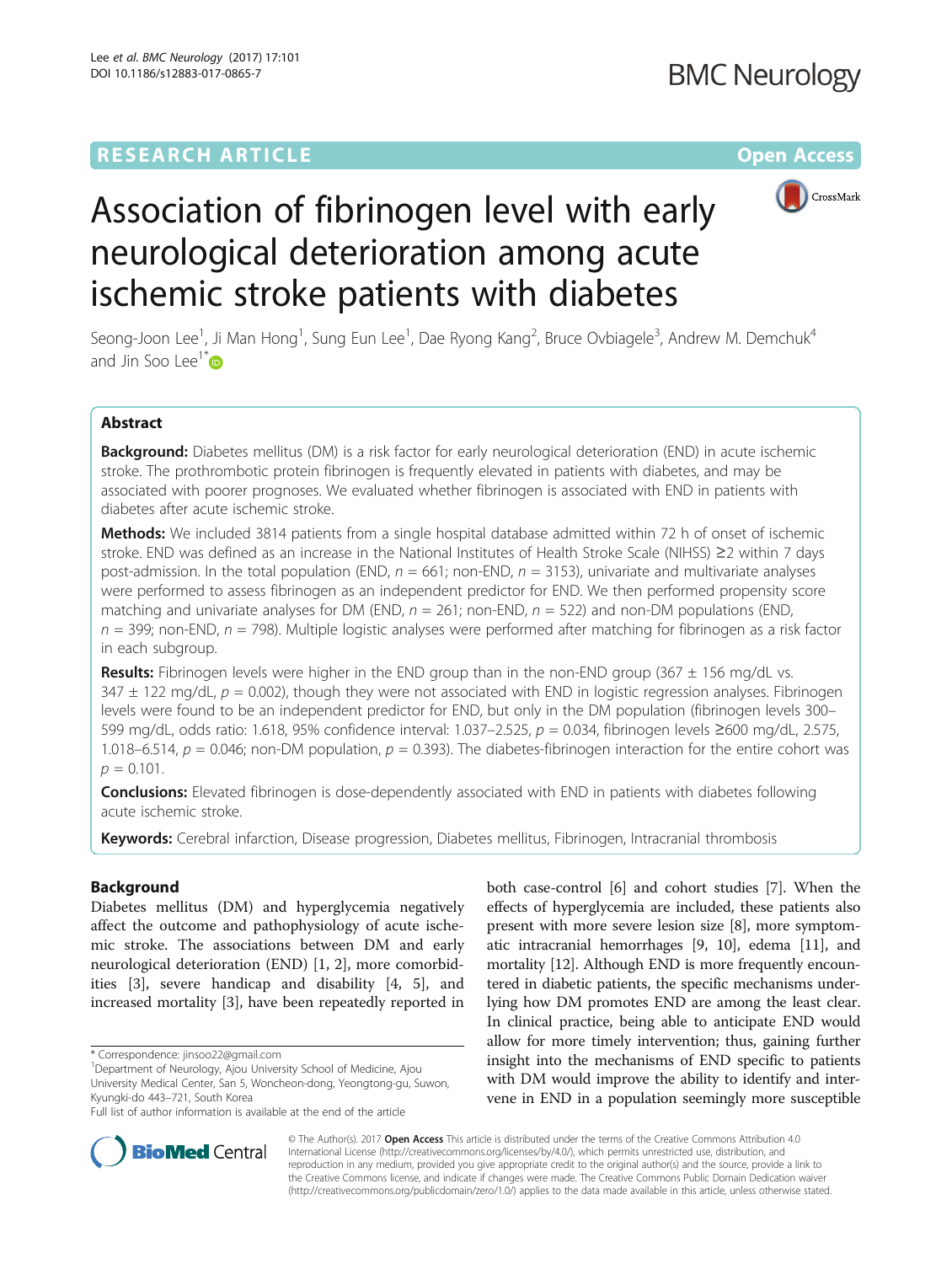to it. One possible mechanism linking DM with adverse outcomes of stroke involves fibrinogen, a prothrombotic protein, and acute phase reactant that is consistently elevated in patients with diabetes [\[13, 14](#page-6-0)]. In fact, a large body of evidence identifies fibrinogen as a mediator in the development of coronary artery thrombi and future cardiac events [\[15, 16](#page-6-0)]. However, the association of hyperfibrinogenemia and END in acute ischemic stroke has not yet been demonstrated. In this study, we evaluated whether elevated fibrinogen levels in patients with diabetes and acute ischemic stroke are associated with END in a large, single-center population.

## Methods

#### Study population

We performed a retrospective study that was approved by the Institutional Review Board, and performed in accordance with the ethical standards of the 1964 Declaration of Helsinki and its later amendments, incorporating consecutive patients enrolled in a hospital stroke database. From this database, we reviewed consecutive patients from Jan. 2000 to Dec. 2015. Among them, we included 3814 patients with acute ischemic stroke within 72 h of onset, and with available National Institutes of Health Stroke Scale (NIHSS) data.

#### Data acquisition

For this study, the diagnosis of DM was defined as either a prior diagnosis of diabetes, or glycated hemoglobin (HbA1c) levels >6.1% at admission, according to a previous study which showed that prediabetic levels of hba1c >6.1% were associated with increased stroke recurrence [[17](#page-6-0)]. Lab data concerning the hemostatic profiles such as fibrinogen, fibrin degradation products (FDP), D-dimer, and classic stroke risk factors were obtained on the day of admission, before initiation of intravenous tissue plasminogen activators for those who were applicable. Acute inflammatory markers, erythrocyte sedimentation rate (ESR), and standard C-reactive protein (CRP) levels were included in the analysis, to compare with fibrinogen. Components of metabolic syndrome were also analyzed. Lab data routinely taken to evaluate diabetic status, such as fasting glucose levels, urine glucose, urine protein, and HbA1c levels were also included in the analysis. Trial of Org 10,172 in Acute Stroke Treatment (TOAST) classification, and NIHSS scores on admission and at discharge were also collected from the database.

### Propensity score matching and statistical analysis

END was defined as a NIHSS score increase of 2 or more within 7 days after admission. A number of studies have, for the definition of END, used an increase of  $\geq 2$ points in the total NIHSS score within 7 days [[18\]](#page-6-0), as modified from a previous study. We have incorporated such sensitive criteria to define END for such subtle changes call for action in clinical practice. Because END in patients with acute ischemic stroke can be influenced by a greater initial NIHSS and TOAST classification, we used propensity score matching to adjust for well-known confounding factors. First, among the 3814 patients with acute stroke, we performed univariate and multivariate analyses to document the effects of fibrinogen and other predictive factors of END. Multivariate analysis was performed, adjusting for age, sex, presence of hypertension, diabetes mellitus, initial NIHSS score, and TOAST classification. The  $p$  value for the diabetes status  $x$ fibrinogen level interaction was also calculated in the logistic regression model. For subgroup analysis, the patients were divided into DM ( $n = 1360$ ) and non-DM  $(n = 2454)$  populations. In each subgroup, a 1:2 propensity score matching of END patients and non-END patients was performed, adjusting for age, sex, initial NIHSS score, and TOAST classification (Additional file [1:](#page-5-0) Figure S1A-B). Differences between the two groups were analyzed before and after propensity score matching, using a  $\chi^2$  test for categorical variables and Student's t-test for continuous variables. Multiple logistic regression analysis was performed, adjusting for baseline clinical variables known to be associated with END such as age, sex, hypertension, initial NIHSS, and TOAST classification, as well as with potentially significant factors determined in the univariate analysis ( $p < 0.005$ ), to verify the significance of fibrinogen levels on END. All statistical analyses were performed using IBM SPSS Statistics 20 software (Chicago, IL).

#### Results

Among 3814 patients with acute stroke, 661 cases (17.3%) experienced early neurological deterioration. Patients in the END group were significantly older  $(65.3 \pm 12.6 \text{ vs. } 63.5 \pm 13.5, p = 0.001)$ , and more frequently had a history of DM (39.6% vs. 34.8%,  $p = 0.019$ , a history of hypertension (70.0% vs. 65.8%,  $p = 0.039$ ), a higher initial NIHSS (8.2 ± 6.7 vs. 5.6 ± 6.3,  $p \sim 0.001$ ), higher fasting glucose (151  $\pm$  66 vs. 144  $\pm$  63 mg/dL,  $p = 0.005$ ), higher urine protein positivity (22.7% vs. 14.6%,  $p < 0.001$ ), and higher fibrinogen levels (367  $\pm$  156 vs. 347  $\pm$  122 mg/dL,  $p = 0.002$ ) (Table [1\)](#page-2-0). In the multiple regression analysis of the total population, higher fibrinogen levels were not significantly associated with END after adjusting for confounders  $(p = 0.195)$  (Table [2](#page-3-0)). The interaction between diabetes status and fibrinogen levels regarding END was not statistically significant in the entire cohort ( $p = 0.101$ ).

There were 1360 diabetic and 2454 non-diabetic patients. In the DM population (END = 262, non-END = 1098), a diagnosis of hypertension (81.6% vs. 74.6%,  $p = 0.017$ ), initial NIHSS (10.4  $\pm$  10.6 vs. 3.6  $\pm$  5.7,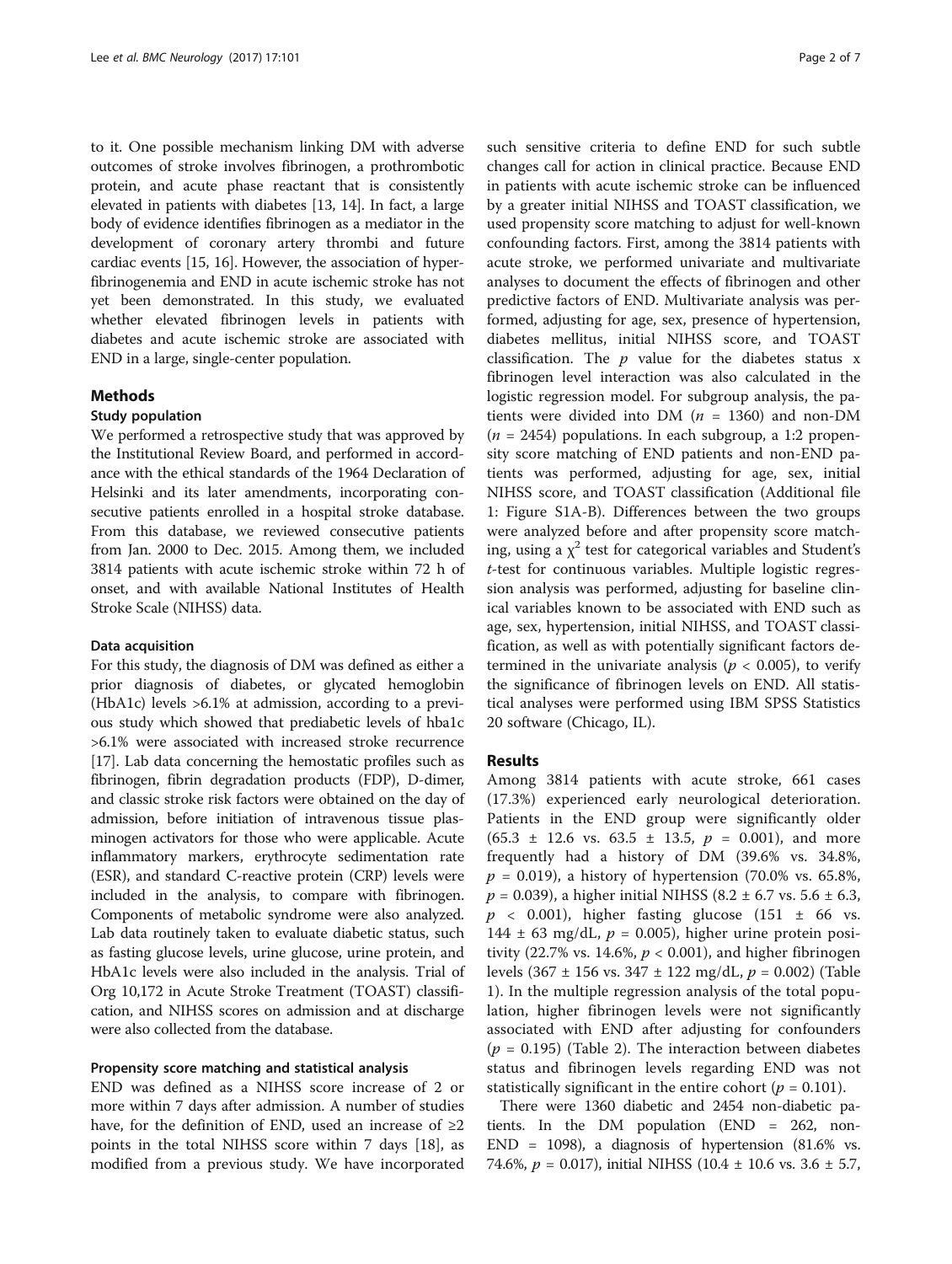|                          | $END (n = 661)$    | Non-END $(n = 3153)$ | P       |
|--------------------------|--------------------|----------------------|---------|
| Age                      | $65.3 \pm 12.6$    | $63.5 \pm 13.5$      | 0.001   |
| Male sex                 | 409 (61.9%)        | 2017 (64.0%)         | 0.309   |
| Hypertension             | 462 (70.0%)        | 2052 (65.8%)         | 0.039   |
| Diabetes mellitus        | 262 (39.6%)        | 1098 (34.8%)         | 0.019   |
| Initial NIHSS            | $8.2 \pm 6.7$      | $5.6 \pm 6.3$        | < 0.001 |
| Discharge NIHSS          | $10.5 \pm 10.3$    | $3.2 \pm 5.4$        | < 0.001 |
| <b>TOAST</b>             |                    |                      | < 0.001 |
| Cardioembolism           | 160 (24.2%)        | 718 (22.8%)          |         |
| Atherosclerosis          | 201 (30.4%)        | 818 (25.9%)          |         |
| Small artery disease     | 159 (24.1%)        | 614 (19.5%)          |         |
| Others                   | 141 (21.3%)        | 1003 (31.8%)         |         |
| Fasting glucose (mg/dL)  | $151 \pm 66$       | $144 \pm 63$         | 0.005   |
| Glycated hemoglobin (%)  | $6.65 \pm 1.57$    | $6.46 \pm 1.36$      | 0.051   |
| Urine protein positivity | 100/441 (22.7%)    | 276/1896 (14.6%)     | < 0.001 |
| Fibrinogen (mg/dL)       | $367 \pm 156$      | $347 \pm 122$        | 0.002   |
| ESR (mm)                 | $18.15 \pm 17.09$  | $17.57 \pm 17.01$    | 0.439   |
| CRP (mg/dL)              | $0.81 \pm 2.00$    | $0.73 \pm 2.33$      | 0.459   |
| <b>BMI</b>               | $23.8 \pm 3.2$     | $24.0 \pm 3.4$       | 0.163   |
| Metabolic syndrome       | 288 (43.6%)        | 1295 (41.1%)         | 0.236   |
| Lipid panel              |                    |                      |         |
| T.chol (mg/dL)           | $179.54 \pm 42.07$ | $179.15 \pm 51.46$   | 0.857   |
| LDL (mg/dL)              | $107.42 \pm 37.48$ | $105.68 \pm 35.45$   | 0.262   |
| HDL (mg/dL)              | $45.65 \pm 12.87$  | $45.94 \pm 13.40$    | 0.616   |
| TG (mg/dL)               | 139.77 ± 122.26    | 142.83 ± 117.81      | 0.552   |

<span id="page-2-0"></span>Table 1 Comparison of baseline data in patients with acute ischemic stroke admitted within 72 h

END early neurological deterioration, NIHSS National Institutes of Health Stroke Scale, TOAST trial of Org 10,172 in acute stroke treatment, ESR erythrocyte

sedimentation rate, CRP c-reactive protein, BMI body mass index, T.chol total cholesterol, LDL low density lipoprotein, HDL high density lipoprotein, TG triglyceride

 $p \sim 0.001$ ), urine protein positivity (35.1% vs. 21.2%,  $p$  < 0.001), and fibrinogen levels (392.9  $\pm$  204.2 mg/dL,  $p = 0.012$ ) were significantly higher in the END population versus the non-END population (Table [3\)](#page-4-0). Propensity score matching was performed for age, sex, initial NIHSS, and TOAST classification, with a relative multivariate imbalance measure L1 of 0.621 before matching, and 0.609 after matching. No covariate exhibited a large imbalance. After matching, proteinuria  $(34.7\% \text{ vs. } 23.4\%, p = 0.007, \text{ and }$ hyperfibrinogenemia (392.8 ± 204.6 vs. 361 ± 123.1 mg/ dL,  $p = 0.009$ ) were still significantly associated with END (Table [3\)](#page-4-0). In the propensity score-matched population, further logistic regression analysis adjusting for age, sex, hypertension, TOAST classification, and positive proteinuria was done, and fibrinogen was significantly associated with END in the DM population (fibrinogen <300 mg/dL as reference; fibrinogen levels 300 ~ 599 mg/dL, odds ratio: 1.618, 95% confidence interval: 1.037–2.525,  $p = 0.034$ , fibrinogen levels ≥600 mg/dL, 2.575, 1.018– 6.514,  $p = 0.046$ ) (Table [4](#page-5-0)).

In the non-DM population (END = 399, Non-END = 2055), age (65.3 ± 13.2 vs. 62.7 ± 14.3,  $p < 0.001$ ), initial NIHSS (8.4  $\pm$  6.8 vs. 5.6  $\pm$  6.3,  $p$  < 0.001), and fasting glucose levels (125.6 ± 30.9 vs. 122.1 ± 29.7 mg/dL,  $p = 0.036$ ) were significantly higher in the END group, as were differences in TOAST classification ( $p < 0.001$ ) (Additional file [2](#page-5-0): Table S1). Propensity score matching was performed for age, sex, initial NIHSS, and TOAST classification, with a relative multivariate imbalance measure L1 of 0.581 before matching, and 0.525 after matching. No covariate exhibited a large imbalance. After matching, TOAST classification ( $p = 0.003$ ), elevated total cholesterol (179.5  $\pm$  41.3 vs. 173.6  $\pm$  38.4 mg/dL,  $p = 0.015$ ), and elevated low density lipoprotein (108.2 ± 37.4 vs. 102.8 ± 34.3 mg/dL,  $p = 0.015$ ) were significantly associated with END (Additional file [2](#page-5-0): Table S1). In further regression analysis in the matched population, including age, male sex, presence of hypertension, initial NIHSS, TOAST classification, and total cholesterol levels as covariables, fibrinogen did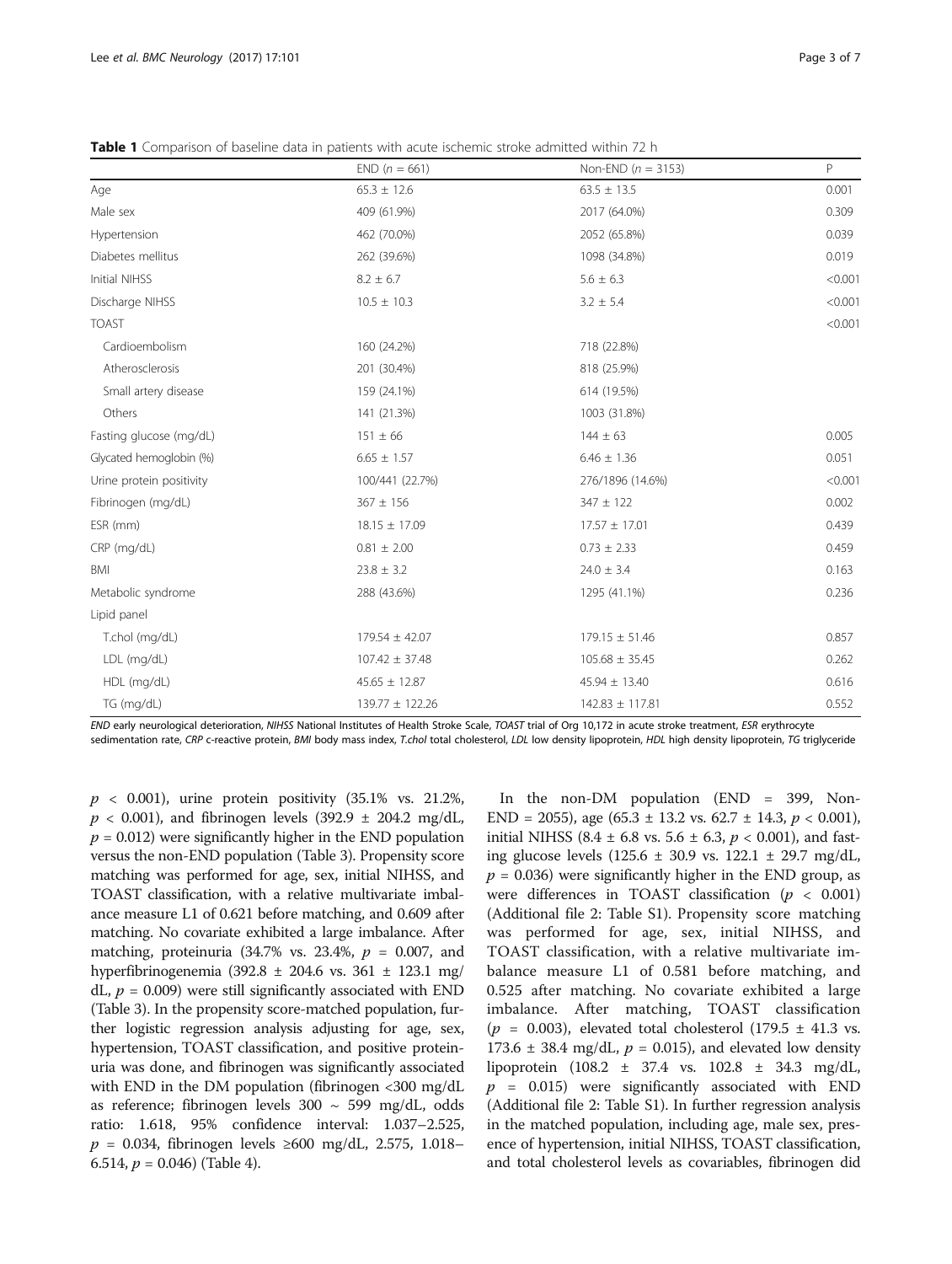<span id="page-3-0"></span>Table 2 A logistic regression model including potential factors associated with early neurologic deterioration in patients with acute ischemic stroke admitted within 72 h

|                      | Odds ratio (95% confidence interval) | P       |
|----------------------|--------------------------------------|---------|
| Age                  | $1.00(1.00-1.01)$                    | 0.605   |
| Male sex             | $0.94(0.78 - 1.14)$                  | 0.551   |
| Hypertension         | $1.14(0.93 - 1.40)$                  | 0.194   |
| Diabetes mellitus    | $1.11(0.92 - 1.33)$                  | 0.268   |
| Initial NIHSS        | $1.07(1.05 - 1.08)$                  | < 0.001 |
| <b>TOAST</b>         |                                      | < 0.001 |
| Cardioembolism       | Reference                            |         |
| Atherosclerosis      | 1.38 (1.07-1.78)                     | 0.013   |
| Small artery disease | $1.97(1.48 - 2.63)$                  | < 0.001 |
| Others               | $0.94(0.71 - 1.24)$                  | 0.652   |
| Fibrinogen (mg/dL)   |                                      | 0.195   |
| 0-300 mg/dL          | Reference                            |         |
| 300-600 mg/dL        | $1.20(0.97 - 1.49)$                  | 0.091   |
| $>600$ mg/dL         | $1.36(0.78 - 2.37)$                  | 0.195   |

NIHSS National Institutes of Health Stroke Scale, TOAST trial of Org 10,172 in acute stroke treatment

not prove to be associated with END  $(p = 0.393)$ (Additional file [2](#page-5-0): Table S2).

## **Discussion**

The results of this study suggest that hyperfibrinogenemia in patients with acute stroke and DM is associated with END, using both propensity score matching and multiple logistic regression analysis. Whereas the influence of hyperfibrinogenemia on END was consistently seen in the DM subgroup, it disappeared in the non-DM subgroup.

Hyperfibrinogenemia itself may directly induce a higher frequency of END in diabetic individuals through activation of the coagulation cascade. Fibrinogen forms fibrin clots as part of the final common stages of both the extrinsic and intrinsic pathways of the coagulation cascade [\[19](#page-6-0)]. Atherogenesis and the growth of atheromatous lesions are also initiated in part by fibrin deposition [[20, 21](#page-6-0)]. Fibrinogen also facilitates platelet aggregation by binding to the glycoprotein IIb/IIIa receptor, increasing its reactivity [\[22](#page-6-0)].

Hyperfibrinogenemia may also indirectly reflect a prothrombotic condition induced by hyperinsulinemia and prolonged glycation. Levels of fibrinogen in diabetic patients correlate with insulin resistance and metabolic syndrome [\[13\]](#page-6-0). Prolonged glycation also induces a prothrombotic condition. Studies on fibrin clot structure under diabetic conditions have shown fibrinogen to be glycated in vivo [\[23](#page-6-0)], causing a change in the fibrin clot structure that reduces permeability [\[24](#page-6-0)], decreases fibrinolysis [\[25](#page-6-0)], and decreases  $\alpha$ -chain crosslinking [\[26](#page-6-0)].

Thus, the effects of insulin resistance and prolonged glycation increase the risk of thrombosis, which underpins the development of vascular disease [\[27\]](#page-6-0). These studies lead us to assume that fibrinogen levels may represent a marker of platelet aggregation or progression to a prothrombotic phenotype in patients with diabetes [\[27\]](#page-6-0).

This is the first study to link diabetic hyperfibrinogenemia to a higher frequency of END after ischemic stroke. Epidemiological studies have established that elevated fibrinogen levels are strongly and independently correlated with the risks of coronary arterial disease (CAD), stroke, and peripheral arterial disease [[16, 28](#page-6-0)–[31\]](#page-6-0). In stroke, carotid artery stenosis is significantly associated with elevated fibrinogen levels [[32\]](#page-6-0), and placebo data analysis in the Stroke Treatment with Ancrod Trial (STAT) and European Stroke Treatment with Ancrod Trial (ESTAT) has shown that plasma fibrinogen levels at stroke onset are independently associated with a poor functional outcome [[33\]](#page-6-0). However, it has not been reported that hyperfibrinogenemia in patients with diabetes is associated with END in the acute stroke period.

It is conceivable that stronger antiplatelet treatments might be needed for patients with diabetes and hyperfibrinogenemia following acute ischemic stroke. Of note, elevated fibrinogen levels in our group of patients with diabetes may be linked to antiplatelet resistance, which may in turn result in END. Previous large scale trials, such as the Japanese Primary Prevention of Atherosclerosis with Aspirin for Diabetes (JPAD) trial [\[34](#page-6-0)], and the Prevention of Progression of Arterial Disease and Diabetes (POPAPAD) trial [[35\]](#page-6-0), have shown low efficacy of aspirin monotherapy for prevention of cardiovascular events in patients with diabetes. In addition, recent data show that responses to clopidogrel in patients with diabetes are suboptimal [\[36](#page-6-0)]. Such data suggest that diabetes is associated with considerable resistance to aspirin and clopidogrel therapy, and such insufficient antiplatelet responses could be an underlying causal factor for the frequent END observed in this population. In accordance with the elevated fibrinogen levels in our data, a recent study evaluating platelet aggregation characteristics in acute coronary syndrome found antiplatelet drug resistance to be significantly associated with metabolic syndrome, and fibrinogen levels and high sensitivity-CRP were higher in this population [\[37](#page-6-0)]. Serum fibrinogen levels appeared to be strongly associated with drug resistance [[37\]](#page-6-0). In this case, elevated fibrinogen levels may call for more radical choices for antiplatelet therapy in such a population.

Apart from the antiplatelet issue, the idea that reduced fibrin, which is formed by fibrinogen in blood, may reduce blood viscosity, improve blood flow, and help remove the blood clot blocking the artery and re-establish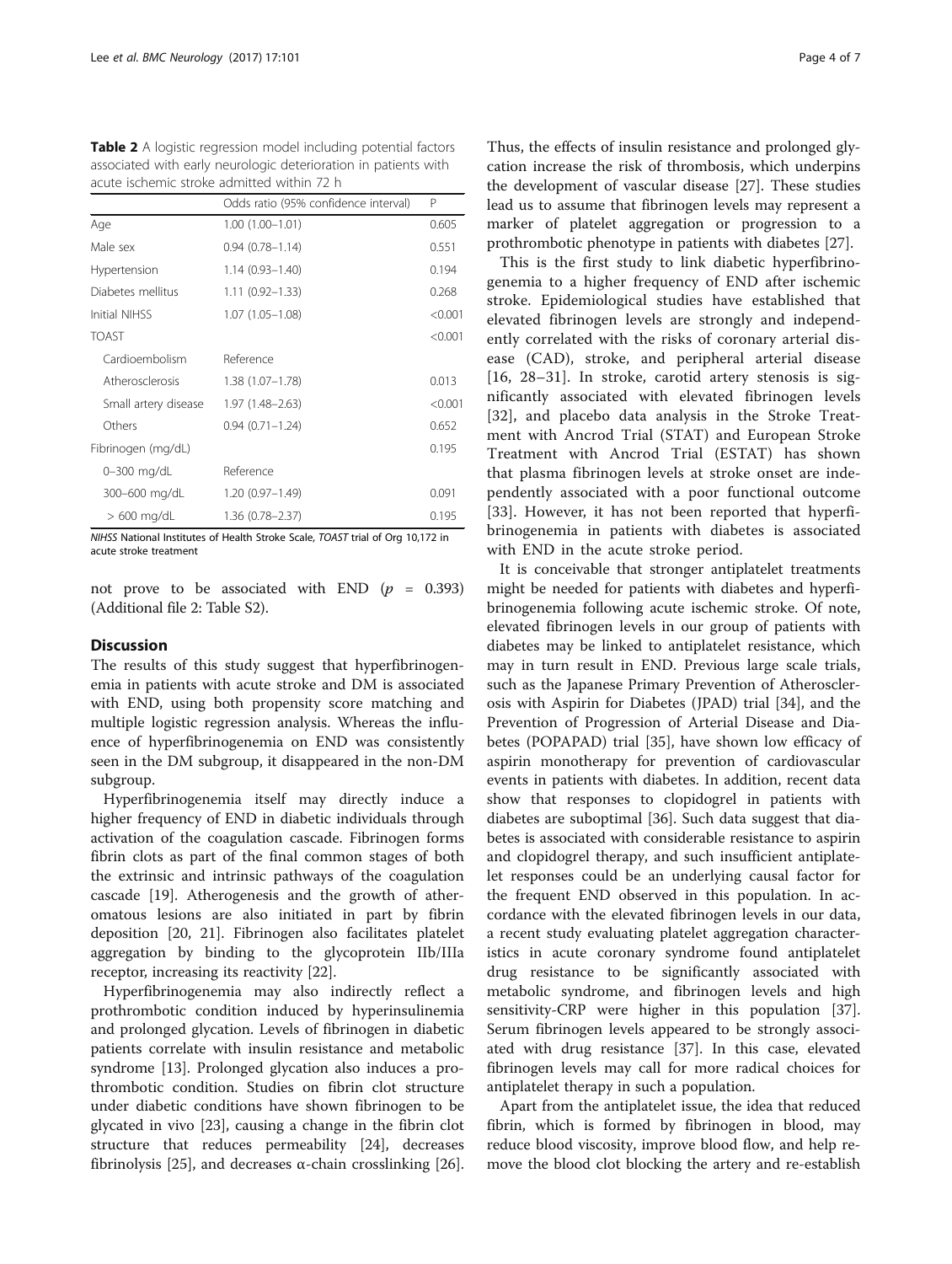|                          | Before matching   |                        | After matching |                   |                     |         |
|--------------------------|-------------------|------------------------|----------------|-------------------|---------------------|---------|
|                          | $END (n = 262)$   | Non-END ( $n = 1098$ ) | P              | $END (n = 261)$   | Non-END $(n = 522)$ | P       |
| Age                      | $65.3 \pm 11.8$   | $65.1 \pm 11.7$        | 0.771          | $65.3 \pm 11.8$   | $64.8 \pm 11.8$     | 0.593   |
| Male sex                 | 160 (61.1%)       | 700 (63.8%)            | 0.418          | 159 (60.9%)       | 315 (60.3%)         | 0.877   |
| Hypertension             | 213 (81.6%)       | 812(74.6%)             | 0.017          | 213 (81.6%)       | 431 (82.6%)         | 0.741   |
| Initial NIHSS            | $8.0 \pm 6.6$     | $5.7 \pm 6.4$          | < 0.001        | $7.9 \pm 6.6$     | $7.6 \pm 6.8$       | 0.562   |
| Discharge NIHSS          | $10.4 \pm 10.6$   | $3.6 \pm 5.7$          | < 0.001        | $10.4 \pm 10.5$   | $4.8 \pm 6.5$       | < 0.001 |
| <b>TOAST</b>             |                   |                        | 0.167          | 76 (23.4%)        |                     | 0.169   |
| Cardioembolism           | 52 (19.8%)        | 221 (20.1%)            |                | 52 (19.9%)        | 111 (21.3%)         |         |
| Atherosclerosis          | 88 (33.6%)        | 328 (29.8%)            |                | 88 (33.7%)        | 163 (31.2%)         |         |
| Small artery disease     | 64 (24.4%)        | 235 (21.4%)            |                | 64 (24.5%)        | 102 (19.5%)         |         |
| Others                   | 58 (22.1%)        | 314 (28.6%)            |                | 57 (21.8%)        | 146 (28.0%)         |         |
| Fasting glucose (mg/dL)  | $190.9 \pm 84.1$  | $184.0 \pm 85.5$       | 0.238          | $190.7 \pm 84.2$  | $189.5 \pm 87.8$    | 0.852   |
| Glycated hemoglobin (%)  | $7.5 \pm 1.7$     | $7.3 \pm 1.5$          | 0.119          | $7.5 \pm 1.7$     | $7.4 \pm 1.6$       | 0.392   |
| Urine protein positivity | 59 (35.1%)        | 143 (21.2%)            | < 0.001        | 58 (34.7%)        | 76 (23.4%)          | 0.007   |
| Fibrinogen (mg/dL)       | $392.9 \pm 204.2$ | $359.0 \pm 119.1$      | 0.012          | $392.8 \pm 204.6$ | $361.1 \pm 123.1$   | 0.009   |
| ESR (mm)                 | $22.0 \pm 20.5$   | $21.2 \pm 20.1$        | 0.547          | $22.0 \pm 20.5$   | $21.3 \pm 18.9$     | 0.643   |
| CRP (mg/dL)              | $0.9 \pm 2.3$     | $0.9 \pm 2.8$          | 0.931          | $0.9 \pm 2.3$     | $1.1 \pm 3.2$       | 0.528   |
| BMI                      |                   |                        |                | $24.2 \pm 3.3$    | $24.5 \pm 3.2$      | 0.317   |
| Metabolic syndrome       | 149 (56.9%)       | 609 (55.5%)            | 0.681          | 149 (57.1%)       | 305 (58.4%)         | 0.720   |
| Lipid panel              |                   |                        |                |                   |                     |         |
| T.chol (mg/dL)           | $179.6 \pm 43.2$  | $181.7 \pm 69.0$       | 0.629          | $179.3 \pm 43.0$  | $182.2 \pm 47.4$    | 0.396   |
| LDL (mg/dL)              | $106.3 \pm 37.7$  | $106.1 \pm 37.4$       | 0.919          | $106.0 \pm 37.4$  | $107.5 \pm 38.1$    | 0.604   |
| HDL (mg/dL)              | $43.7 \pm 11.7$   | $43.9 \pm 15.0$        | 0.825          | $43.7 \pm 11.7$   | $44.0 \pm 12.1$     | 0.775   |
| TG (mg/dL)               | $158.6 \pm 113.5$ | $163.4 \pm 133.4$      | 0.600          | $158.7 \pm 113.7$ | $165.6 \pm 153.3$   | 0.521   |

<span id="page-4-0"></span>Table 3 Comparison before and after propensity score matching<sup>a</sup> in patients with diabetes and acute ischemic stroke admitted within 72 h

END early neurological deterioration, NIHSS National Institutes of Health Stroke Scale, TOAST trial of Org 10,172 in acute stroke treatment, ESR erythrocyte sedimentation rate, CRP c-reactive protein, BMI body mass index, T.chol total cholesterol, LDL low density lipoprotein, HDL high density lipoprotein, TG triglyceride a Age, sex, initial NIHSS and TOAST were adjusted

blood flow has inspired clinical trials testing the therapeutic effects of the fibrin-depleting agents ancrod and defibrase [[38\]](#page-6-0). In eight trials involving 5701 patients, fibrin-depleting agents marginally reduced the proportion of patients who were dead or disabled at the end of follow-up, and there were fewer stroke recurrences in the treatment group than in the control group. However, symptomatic intracranial hemorrhage was about twice as common in the treatment group compared with the control group [\[38\]](#page-6-0). The use of fibrin-depleting agents to reduce blood viscosity in patients with DM and elevated fibrinogen at risk for END holds similar problems. Plasma fibrinogen levels are associated with silent cerebrovascular lesions [\[39](#page-6-0)], and although this relationship may be evidence that increased viscosity by fibrinogen is a risk factor for stroke, deep white matter hyperintensities, on the other hand, are a known risk factor for intracerebral hemorrhage [\[40](#page-6-0)]. Accordingly, the use of fibrindepleting agents in patients with DM may confer a higher risk of hemorrhagic complications. Thus, while the

selective use of fibrin-depleting agents in patients with DM and END may be considered, further clinical studies to address the risks are needed prior to making such treatment a recommendation.

We acknowledge that our study has limitations. First, due to the retrospective nature of the study, there may be selection bias. We tried to minimize this issue by maximizing the number of patients included in the study and including adequate propensity score matching. Second, our somewhat long temporal definition of END (<7 days) incorporates a range of heterogeneous underlying mechanisms, and different definitions are used in other reports. Due to the retrospective nature and large number of enrolled patients in the study, the heterogeneity of END could not be addressed in this study. Third, because of the focus on lab data in this study, medication factors and imaging variables such as intracranial occlusion, stenosis, or diffusion weighted image volume were not included for analysis. However, variables that may have similar implications such as TOAST classification, and NIHSS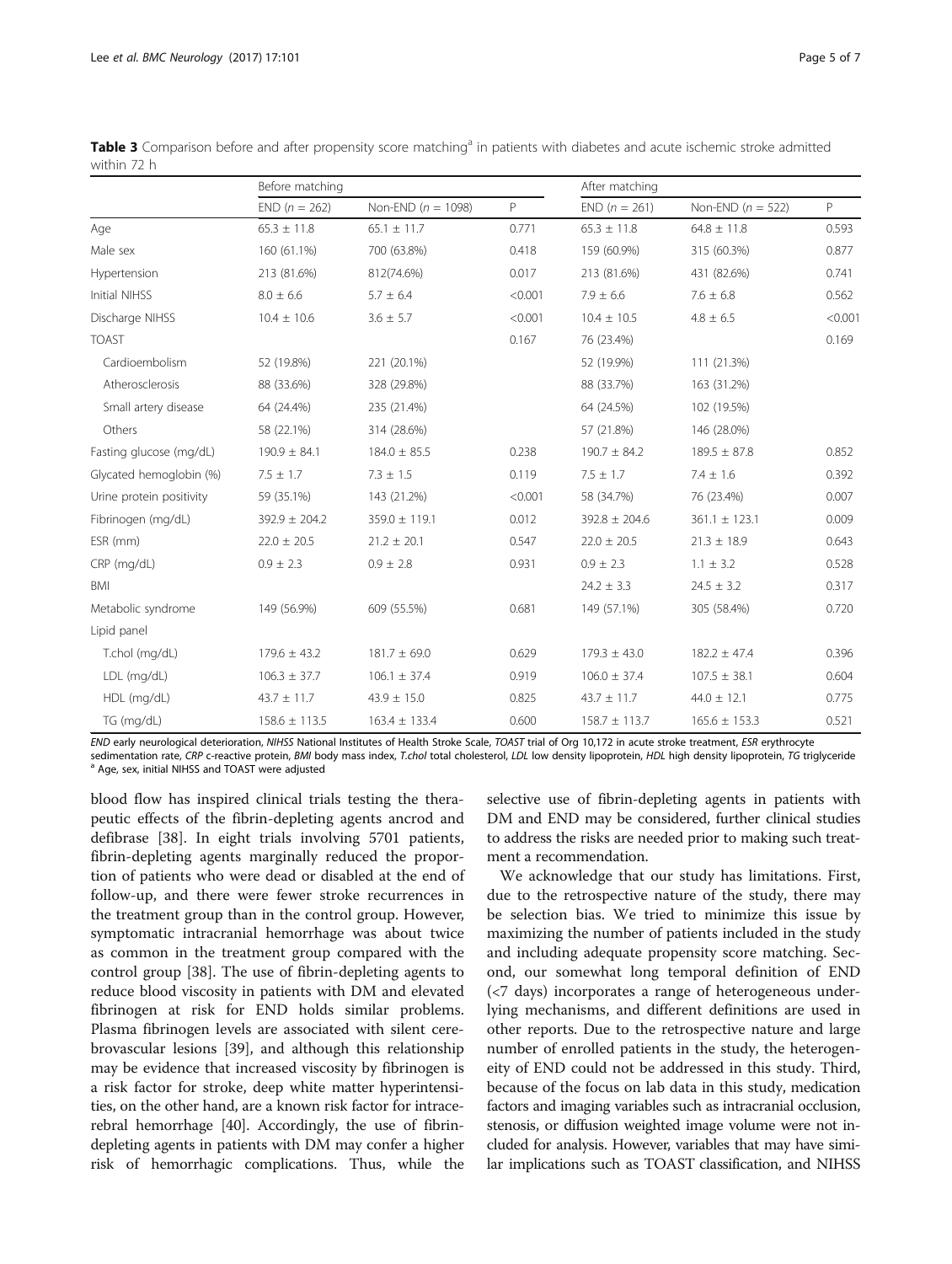<span id="page-5-0"></span>

| <b>Table 4</b> A logistic regression model for END after propensity     |
|-------------------------------------------------------------------------|
| score matching <sup>a</sup> in patients with diabetes mellitus admitted |
| within 72 h of acute ischemic stroke                                    |

|                          | Odds ratio (95% confidence interval) | P     |
|--------------------------|--------------------------------------|-------|
| Age                      | $1.01(0.99 - 1.03)$                  | 0.397 |
| Male sex                 | $1.22(0.80 - 1.87)$                  | 0.352 |
| Hypertension             | 1.01 (0.584-1.74)                    | 0.982 |
| Initial NIHSS            | $1.01(0.98 - 1.05)$                  | 0.434 |
| <b>TOAST</b>             |                                      | 0.098 |
| Cardioembolism           | Reference                            |       |
| Atherosclerosis          | $1.24(0.71 - 2.16)$                  | 0.445 |
| Small artery disease     | 2.01 (1.00-4.02)                     | 0.049 |
| Others                   | $0.95(0.51 - 1.75)$                  | 0.858 |
| Positive urine proteins  | $1.40(0.90 - 2.17)$                  | 0.140 |
| Fibrinogen per 300 mg/dl |                                      | 0.044 |
| 0-300 mg/dL              | Reference                            |       |
| 300-600 mg/dL            | $1.62(1.04 - 2.53)$                  | 0.034 |
| $>600$ mg/dL             | $2.60(1.02 - 6.51)$                  | 0.046 |

END early neurological deterioration, NIHSS National Institutes of Health Stroke<br>Scale, TOAST trial of Org 10,172 in acute stroke treatment

<sup>a</sup> Age, sex, initial NIHSS and TOAST were adjusted

scores were included, and the large patient numbers included may supplement such limitations. We hope to address these issues in later prospective studies.

## Conclusion

In conclusion, hyperfibrinogenemia at admission in patients with acute ischemic stroke and DM is independently associated with END. This finding suggests that an elevated fibrinogen level is a marker of a prothrombotic or antiplatelet-resistant condition related to DM that could affect the patient's prognosis. On the other hand, these results also reveal a category of patients wherein fibrindepleting therapy could be significantly more effective.

## Additional files

[Additional file 1: Figure S1.](dx.doi.org/10.1186/s12883-017-0865-7) A dot plot of standardized mean differences before and after propensity score matching in (A) DM population and (B) non-DM population. (TIFF 261 kb)

[Additional file 2: Table S1.](dx.doi.org/10.1186/s12883-017-0865-7) Comparison before and after propensity score matching in patients with acute ischemic stroke admitted within 72 h, but without diabetes. Table S2. A logistic regression model for END after propensity score matching in patients without diabetes mellitus admitted within 72 h of acute ischemic stroke. (DOCX 25 kb)

#### Abbreviations

CAD: Coronary arterial disease; CRP: C-reactive protein; DM: Diabetes mellitus; END: Early neurological deterioration; ESR: Erythrocyte sedimentation rate; FDP: Fibrin degradation products; HbA1c: Glycated hemoglobin; NIHSS: National Institute of Health Stroke Scale; TOAST: Trial of Org 10,172 in acute stroke treatment

#### Acknowledgements

None.

#### Funding

This work was supported by Basic Science Research Program through the National Research Foundation of Korea funded by the Ministry of Education (NRF-2014R1A1A1008249, J.S.L). The funding body had no role in the design of the study, collection, analysis, and interpretation of the data, and in writing of the manuscript.

#### Availability of data and materials

The datasets generated and/or analyzed during the current study are not publicly available due for they are personal data, but are available from the corresponding author on reasonable request.

#### Authors' contributions

SJL contributed to analysis and interpretation of data, preparation and review of the manuscript. JMH contributed to patient data acquisition and review of the manuscript. SEL contributed to patient data acquisition of the manuscript. DRK contributed to statistical analysis of the data. BO contributed to analysis and interpretation of data and review of the manuscript. AMD contributed to analysis and interpretation of data and review of the manuscript. JSL contributed to analysis and interpretation of data, preparation and review of the manuscript. All the authors have read and approved the final version of the manuscript.

#### Competing interests

The authors declare that they have no competing interests.

#### Consent for publication

As this was a retrospective study, consent for publication was waivered.

#### Ethics approval and consent to participate

This study was approved by the Institutional Review Board of Ajou University Hospital. As this was a retrospective study, consent to participate was waivered.

## Publisher's Note

Springer Nature remains neutral with regard to jurisdictional claims in published maps and institutional affiliations.

#### Author details

<sup>1</sup>Department of Neurology, Ajou University School of Medicine, Ajou University Medical Center, San 5, Woncheon-dong, Yeongtong-gu, Suwon, Kyungki-do 443-721, South Korea. <sup>2</sup> Center of Biomedical Data Science/ Institute of Genomic Cohort, Yonsei University Wonju College of Medicine, Wonju, South Korea. <sup>3</sup>Department of Neurology, Medical University of South Carolina, Charleston, SC, USA. <sup>4</sup> Calgary Stroke Program, Departments of Clinical Neurosciences and Radiology, Hotchkiss Brain Institute, University of Calgary, Calgary, AB, Canada.

#### Received: 11 December 2016 Accepted: 26 April 2017 Published online: 19 May 2017

#### References

- 1. Davalos A, Toni D, Iweins F, Lesaffre E, Bastianello S, Castillo J. Neurological deterioration in acute ischemic stroke: potential predictors and associated factors in the European cooperative acute stroke study (ECASS) I. Stroke. 1999;30(12):2631–6.
- 2. Kim BJ, Park J-M, Kang K, Lee SJ, Ko Y, Kim JG, Cha J-K, Kim D-H, Nah H-W, Han M-K, et al. Case Characteristics, Hyperacute Treatment, and Outcome Information from the Clinical Research Center for Stroke-Fifth Division Registry in South Korea. J Stroke. 2015;17(1):38–53.
- 3. Kamalesh M, Shen J, Eckert GJ. Long term postischemic stroke mortality in diabetes: a veteran cohort analysis. Stroke. 2008;39(10):2727–31.
- 4. Megherbi SE, Milan C, Minier D, Couvreur G, Osseby GV, Tilling K, Di Carlo A, Inzitari D, Wolfe CD, Moreau T, et al. Association between diabetes and stroke subtype on survival and functional outcome 3 months after stroke: data from the European BIOMED Stroke Project. Stroke. 2003;34(3):688–94.
- 5. Lee S-J, Hong JM, Lee M, Huh K, Choi JW, Lee JS. Cerebral Arterial Calcification Is an Imaging Prognostic Marker for Revascularization